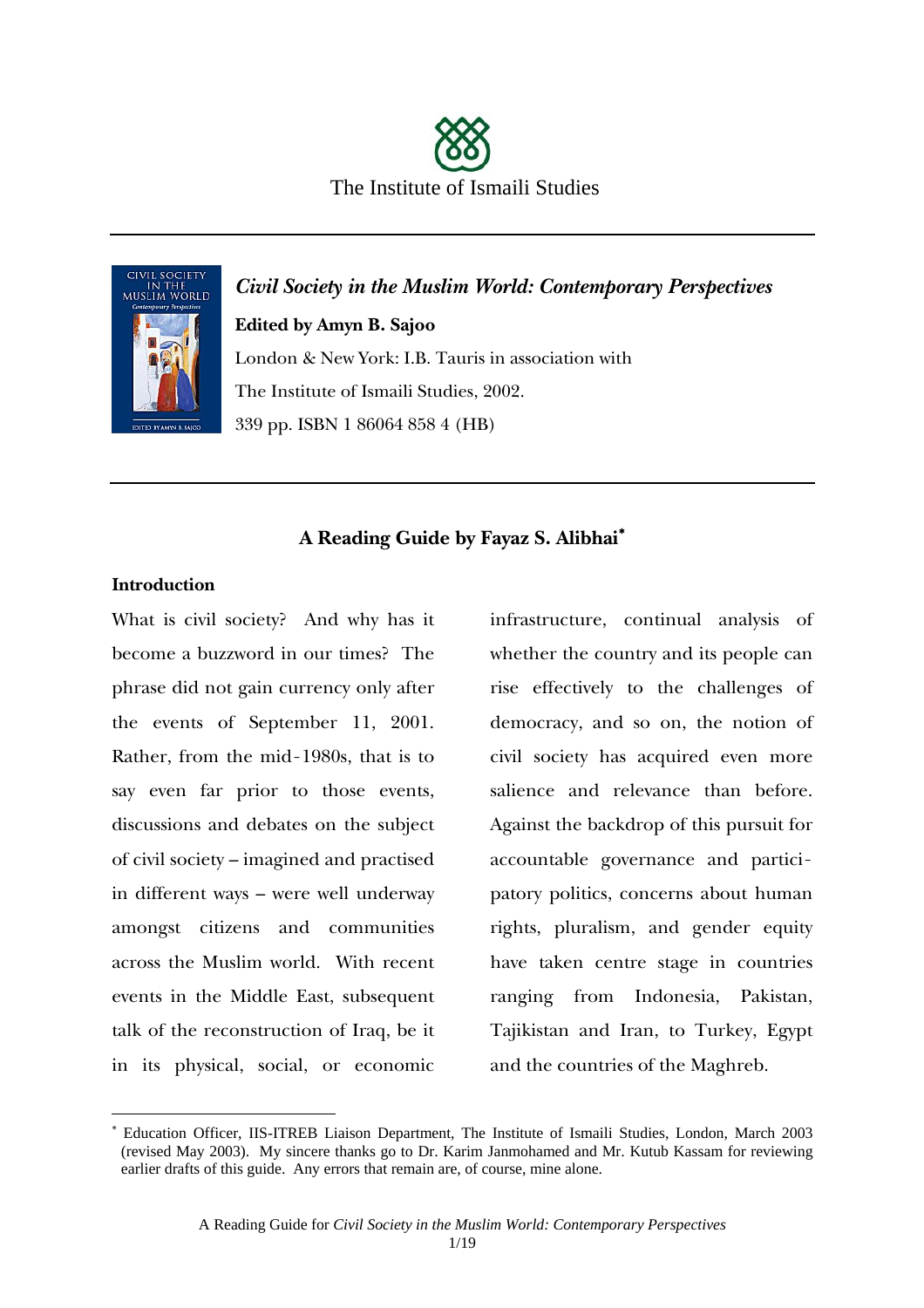These are civic concerns, concerns that relate to individuals as members of society wherever they may live. And they are particularly urgent for Muslim societies because political violence and some of its counter responses threaten to sap the ethical legacy of Muslim civilisations. They also jeopardise the role that this legacy can play in the wider development of a culture of citizenship in which both the rule of law and

individual dignity are respected.

Lest there arises a tendency amongst some to dismiss such concerns as being 'too abstract', 'very distant' or 'not really relevant', we would do well to remember that our understanding of, and engagement with, these issues influence our intellectual, social and practical responses to worries that are closer to home. Wherever in the world our 'home' may be, tolerance, pluralism, freedom of speech, and equality between sexes are but a few of the motifs repeated almost daily across newspaper headlines, radio debates and television talk-shows.

**Quick Review**  1. What are civic concerns? 2. How is 'Civil Society' broadly understood?

> Civil Society is broadly understood in two ways. There are those who hold that it is a Western, secular idea, one that is irrelevant to contexts in which religion and tradition interplay with everyday life. There are also those who contend that civil society and key Islamic values have not been and are not incompatible; rather, where there is a search for a modern and democratic citizenship there exist the sparks that can further renew and enrich it.

> With a few exceptions, most of the chapters in *Civil Society in the Muslim World: Contemporary Perspectives* evolved from papers delivered at a series of seminars under the rubric 'Civil Society in Comparative Muslim Contexts', hosted by The Institute of Ismaili Studies in London from November 2000 to October 2001.

> The book, edited by Amyn B. Sajoo, challenges both popular and scholarly notions about the Muslim world today.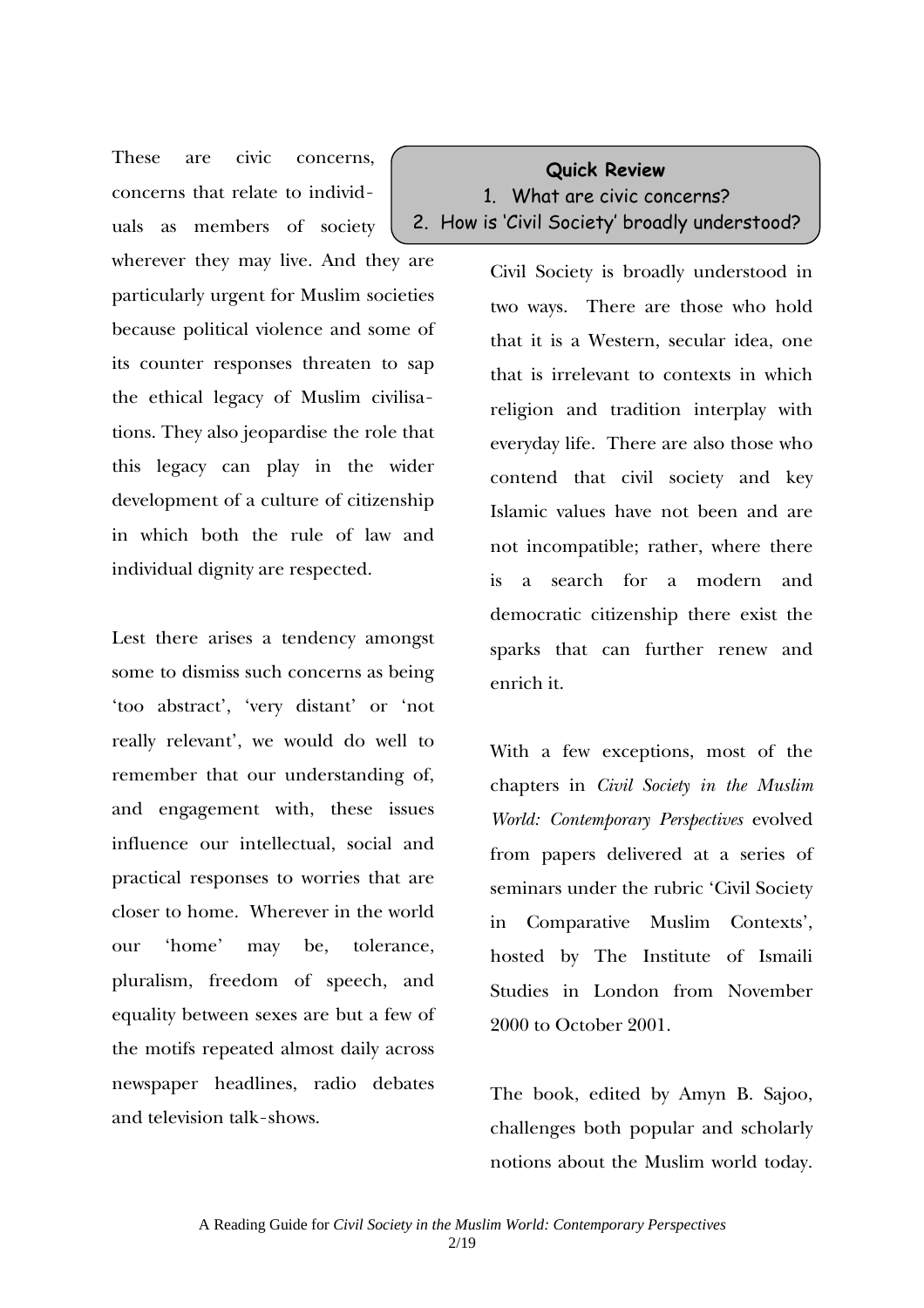With contributions by some of the most eminent scholars in the field, including Shirin Akiner (SOAS, University of London), Mohammed Arkoun (the Sorbonne), Aziz Esmail (The Institute of Ismaili Studies), Tair Faradov (International Centre for Social Research), Abdou Filali-Ansary (Institute for the Study of Muslim Civilisations), Ersin Kalaycioğlu (Sabanci University), Iftikhar Malik (Bath Spa University College), Ziba Mir-Hosseini (New York University), Olivier Roy (Centre National pour Recherche Scientifique) and Amyn B. Sajoo (The Institute of Ismaili Studies), the book will appeal to anyone interested in present-day culture, politics and religion, and in the challenges of modernity as they relate to citizenship.

#### **Structure and Content of the Book**

In his *Foreword* to the book, Azim Nanji (The Institute of Ismaili Studies) summarises the approach taken by the above authors as an attempt in avoiding a monolithic presentation of both Islam and its impact on Muslim societies. This is in contrast to the

tendency in both the popular media and some academic writings to ignore the diversity of Muslim societies and paint instead a highly simplistic picture of Islam. He asserts that some aspects of Muslim society are wrongly "thought to be inhospitable to the building of civic cultures" (p. xi), with a reminder that expressions of extremism in religious traditions are historical tendencies not limited just to Muslims. Rather,

there is abundant evidence of Muslim teaching, thought and experience that has enabled moral guidance and the building of institutions in support of the good society (p. xi).

This sensibility runs deep and across the history of most Muslim civilisations. In this tapestry, ethical tenets are expressed as legal obligations and as personal and social commitments in cultural as well as intellectual life. Nanji goes on to observe that there is an argument that ethics deal with values and, as such, anyone thinking about what is right and wrong or good and bad is, in fact, ethically engaged. When these values are collective or become shared, they provide the best

…anyone thinking about what is right and wrong or good and bad is, in fact, ethically engaged…

basis for civil society when they are also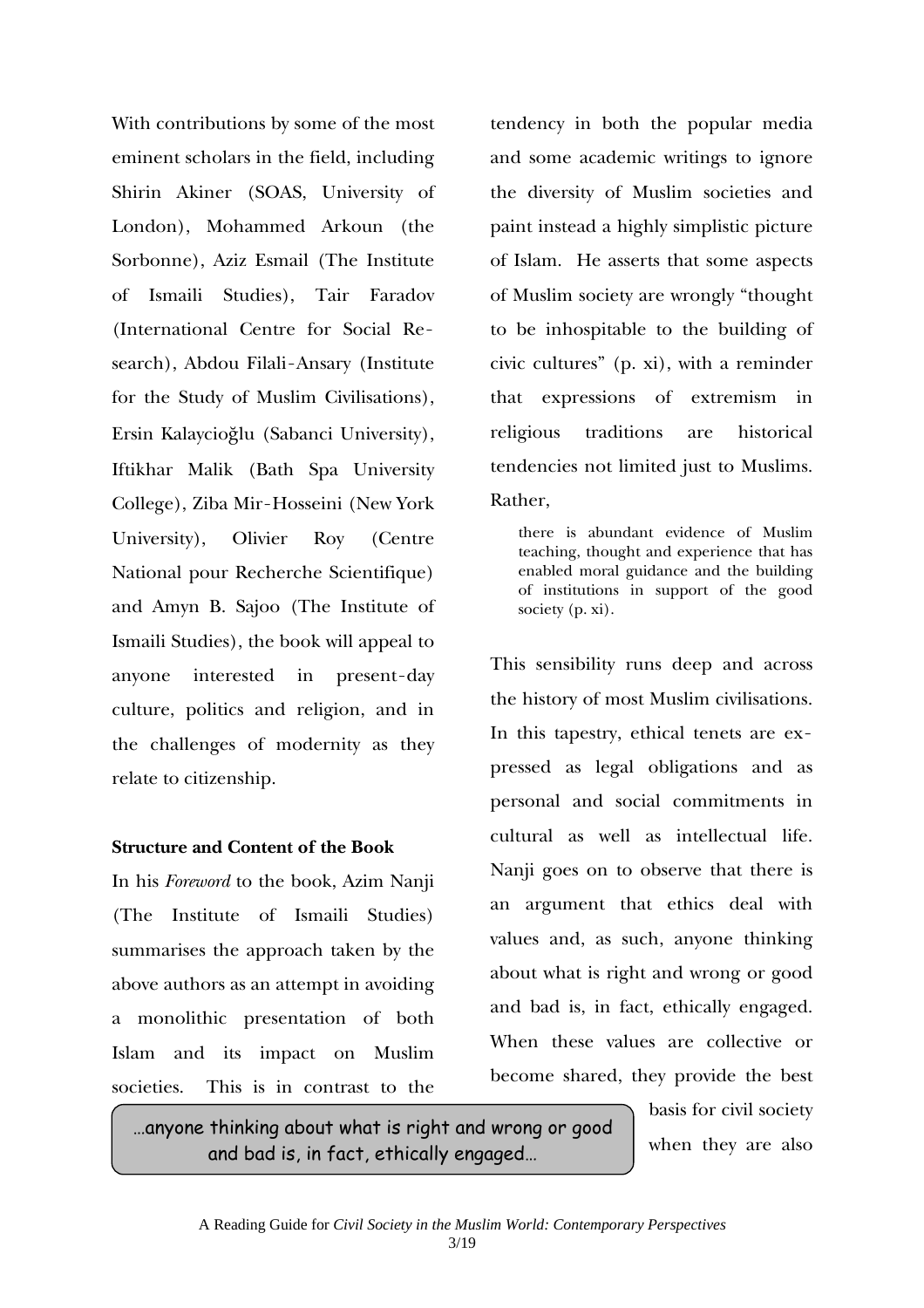"sustained by education, embedded in strong public and civic institutions, [and] within a pluralistic framework" (p. xii). He ends by posing the question:

> Can Muslim societies build on the inherited framework of ethical and community commitment and reconcile these values with models of governance that share the common search for a moral order for themselves and others among whom they live? (p. xii).

In other words, can Muslims integrate their tradition of commitment to ethics and the community with *other* systems of governance that also seek to distinguish between right and wrong so as to benefit both themselves as well as others in a shared, living context?

In the first chapter of the book entitled *Introduction: Civic Quests and Bequests*, Amyn B. Sajoo briefly describes how the language and vocabulary of civil society is used by academics, human rights and development activists, artists, intellectuals, governments and international financial and political agencies. He states that the way in which it is used

ranges from straightforward descriptions of non-state institutions and associations that are regarded as critical to sustaining modern democratic participation, to the

Quick Review What are some of the main arguments and counter-arguments that have been put forward about the disjointedness of civil society in Muslim contexts?

> analytical expression of values – individual liberty, public solidarity, pluralism, nonviolence – that sustain a dynamic civic culture (p. 4).

Sajoo begins by summarising some of the arguments that have been put forward about the incompatibility of civil society in Muslim contexts. The Turkish scholar Şerif Mardin, for example, argues that while civility is an idea shared by different civilisations, civil society – which gives primacy to "the rule of law, human agency and the autonomy of society and individuals from the state"  $(p, 2)$  – is not. "Civil" society," Mardin says, "is a Western dream, a historical aspiration" (p. 1). In these terms it can be traced to mediaeval Europe, but in its more concrete expression, Mardin, like most others, situates civil society in the post-Enlightenment age where its economic, political and spiritual aspirations are seen "in terms of *institutionalised* solidarities and liberties" (p. 1).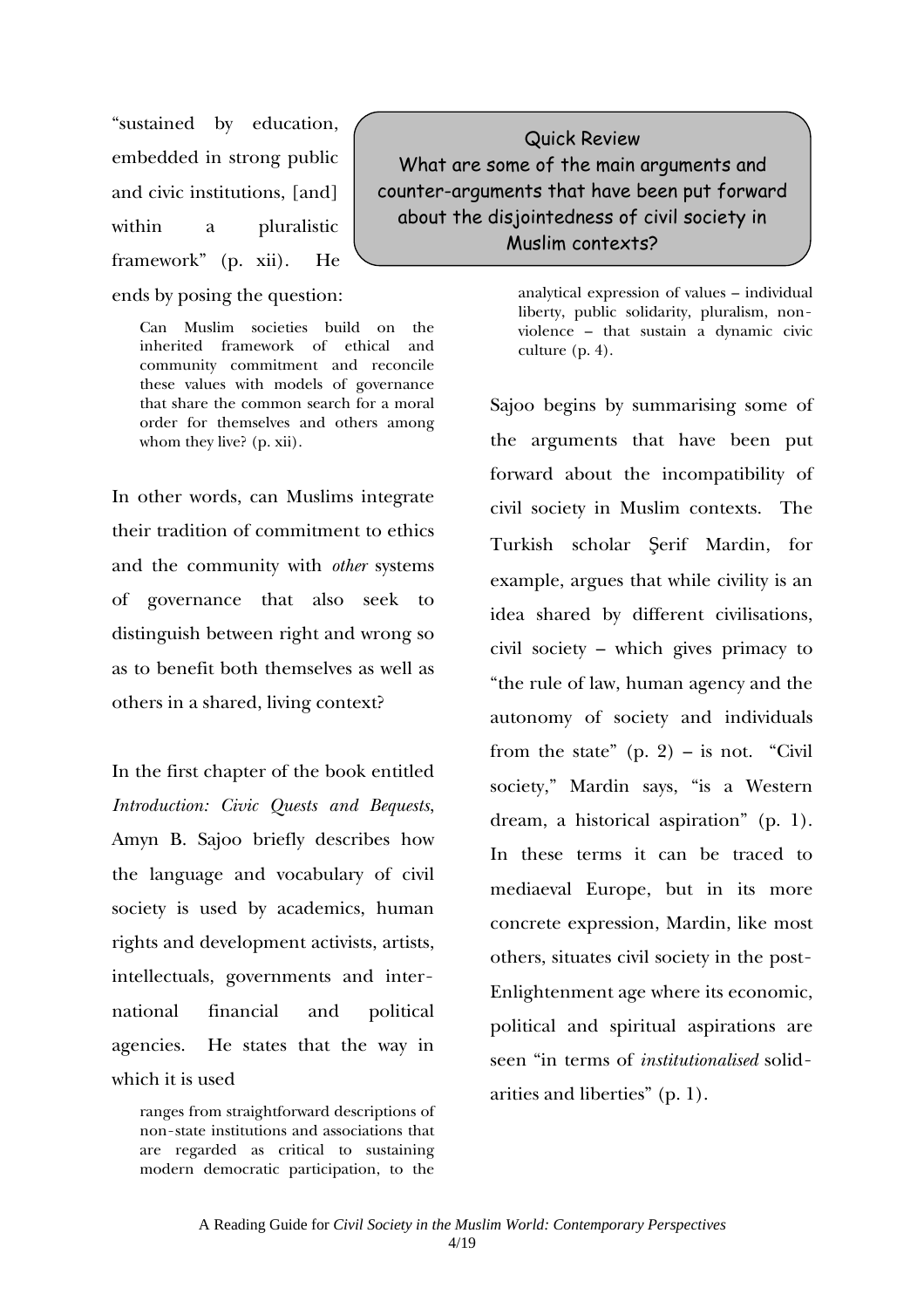Juxtaposed with the idea that Muslims are said to yearn for 'social equilibrium created under the aegis of a just prince' (p. 2), it is but a little step to put forward the idea that in Muslim societies, the charismatic authority of the ruler prevails over the significance of the rule of law.

It is also argued that although Muslim societies in the present context may acquire aspects of Western modernity (such as the political and economic institutions of democracy), this does not detract from the fact that Muslim dreams and aspirations remain different from Western dreams and aspirations as a consequence of their different legacies, be it an 'Islamic collective memory' or a 'post-industrialist society'. Effective citizenship, and hence civil society, is based on individual freedom. To this end, it is also asserted that this freedom in Muslim societies, if not practically elusive, is in principle unsought.

If it is indeed the case that civil society

In terms of faith, history, and socio-economics, it is becoming increasingly difficult to justify references to Islam in monolithic terms

is a concept tied to the specific historical development of North Atlantic and West European society, "why," Sajoo asks,

the readiness to acknowledge the prospect of Czech, Hungarian, Polish, Romanian, Slovak ... Argentine, Brazilian, Chilean, Mexican ... Chinese, Phillipine, South Korean and Vietnamese dreams of institutionalising the legal, economic and political frameworks of civic culture? (p. 3).

He goes on to ask if their collective memories are not as unique as those of the West or why they do

not content themselves with a commitment to civility in public life, drawing on Buddhist, Catholic, Confucian, Orthodox Christian and other civilisational bequests? (p. 3).

Moreover, he even wonders whether indeed these legacies thought of individual freedom in the way Protestant traditions of Northern Europe did, "and if not, how could they dream of modern citizenship and its attendant cluster of political liberties?" (p. 3).

Sajoo takes issue with claims that the uniqueness of the collective memory of Islam or that of the Middle East makes

> Muslim values "inherently incompatible with, if not actively inimical to, modern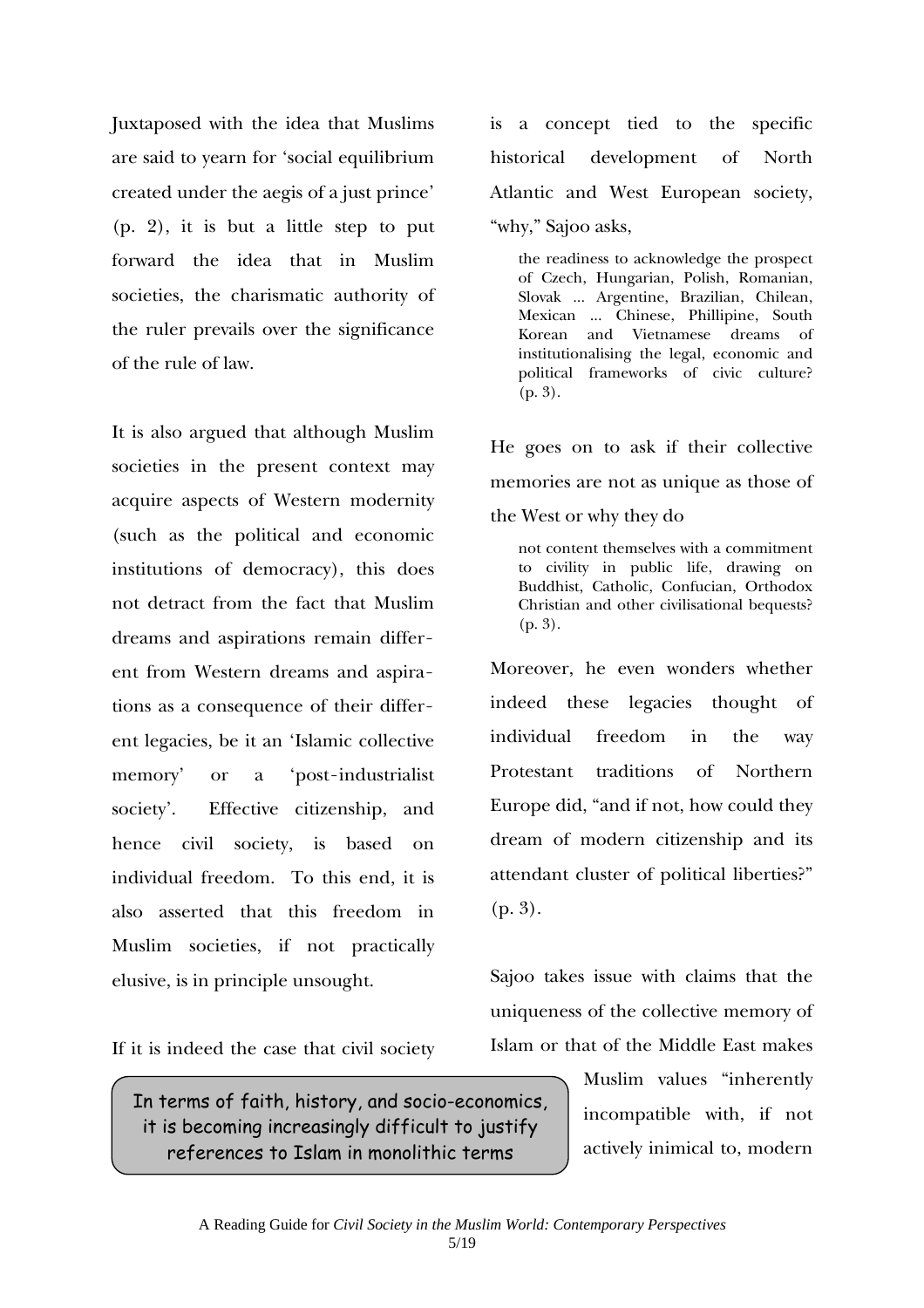civil society", arguing that these claims are "grounded in dubious assumptions"

Aga Khan. Indeed, in an interview with

the *Pakistan and Gulf Economist* to mark

## …academic enquiry needs to map democratic values, power, wealth and liberty across societies and systems of government if it is to contribute in some way to breaking down barriers of ideology between the developed and the developing world…

(p. 7) both empirically and conceptually. In editing this book, he aims "to spell out both the scale and quality of the plural realities" (p. 8) of Muslim societies, taking examples from the newly emerged republics of ex-Soviet Central Asia and the Caucasus. He also notes that in Western Europe and North America today, the Muslim diaspora

has demographic and intellectual roots that affect the evolving nature of citizenship and civil society within those countries, even as they impact emerging discourses in their ancestral lands (p. 8).

These issues are certainly not limited to Islam or to Muslims. But as Sajoo illustrates, what we learn from these concerns is that it becomes increasingly difficult to justify references to Islam in monolithic terms whether it is in terms of faith, history or socio-economic condition.

This diversity within Islam has often been underlined by His Highness the the occasion of the Silver Jubilee in March 1983, His Highness the Aga Khan said in part

...there is great diversity within the Muslim populations of the world; they are from different ethnic backgrounds, different languages, different cultural heritage, and so long as all segments of the Islamic world are healthy, lively and creative, that diversity is a source of strength and not weakness.

The purpose of the book, says Sajoo, is not to depict "the full spectrum of civic life in the Muslim public sphere – or rather spheres" (p. 18) but to address some of the intellectual and practical issues that impact upon the prospects of civil society in communities and societies in the Muslim world and beyond. Within a wider context of ideas of law, reason and justice, the legacies of Muslim scripture, thought and practice have great potential as "resources rich in their expressions of social solidarity, pluralism and ethics" (p. 18).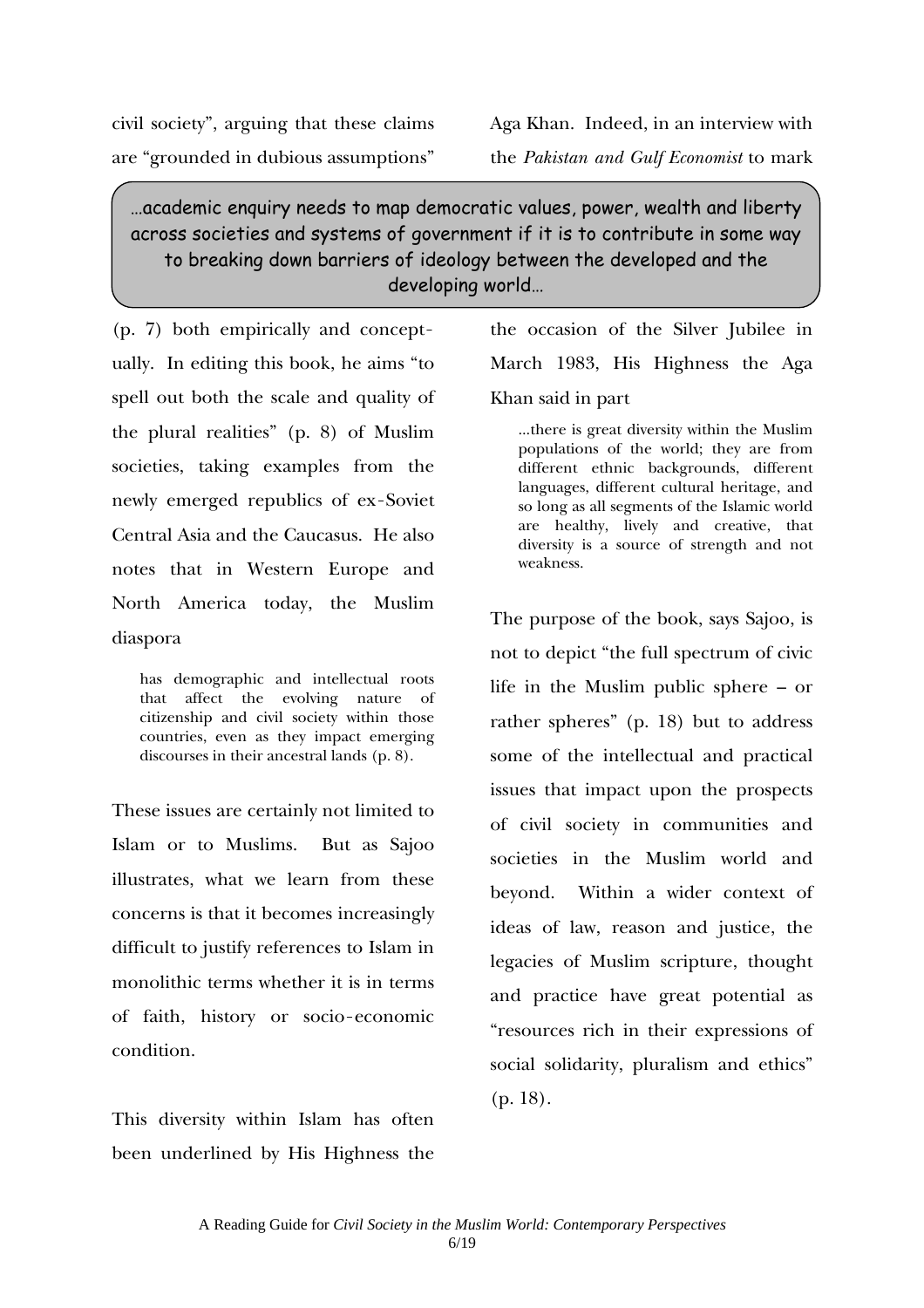In the next article, *Locating Civil Society in Islamic Contexts*, Mohammed Arkoun observes that

Civil society is one of those modern concepts that is constantly debated in contemporary societies along with democracy, the rule of law, human rights, citizenship, justice and the free market (p. 35).

He cautions against taking specific aspects of Western civic culture and applying them as standards for transitional societies of Muslims. To do so would be to de-link these concepts, "cut [them] off from their existential, cultural, historical and intellectual contexts of emergence, genesis and metamorphosis" (p. 35). This is particularly the case if the actual process of thinking about these concepts has no roots, or does not begin, in "the historical experience that shapes the collective memory of each social group" (p. 35). He also warns against the reverse tendency – that of selecting aspects of Western society and projecting them onto an Islamic past based on a mythical reading of history. He argues that limiting analysis to simply the structure of national and

international power only maintains the barriers of ideology between the developed and the developing world.

Consequently, academic enquiry must engage

in the process of mapping democratic values, power, wealth and the emancipation of the human condition in assorted regimes and societies, including those that are obscurantist and disabling (p. 36-7).

For Arkoun, then, stepping out of frames of thinking that hinder multiple paths of discovery and the construction of individual 'truths', is a fundamental requirement of civil society. The best way to do this lies "in a new posture of reason, a more enabled imagination, an enlarged collective encompassing memory – a global civil society" (p. 59).

Aziz Esmail in *Self, Society, Civility and Islam*, the title of the following chapter in the book, continues in the vein of locating the pursuit of civic life in Muslim dealings with modernity. His essay aims first to evaluate the idea of the self, an idea "which forms the background, and pervades the assump-

> tions, of modern, liberal democratic societies" (p. 63). His

It is not enough to expect a liberal ethic to emerge automatically as a result of different communities nurturing their own particular traditions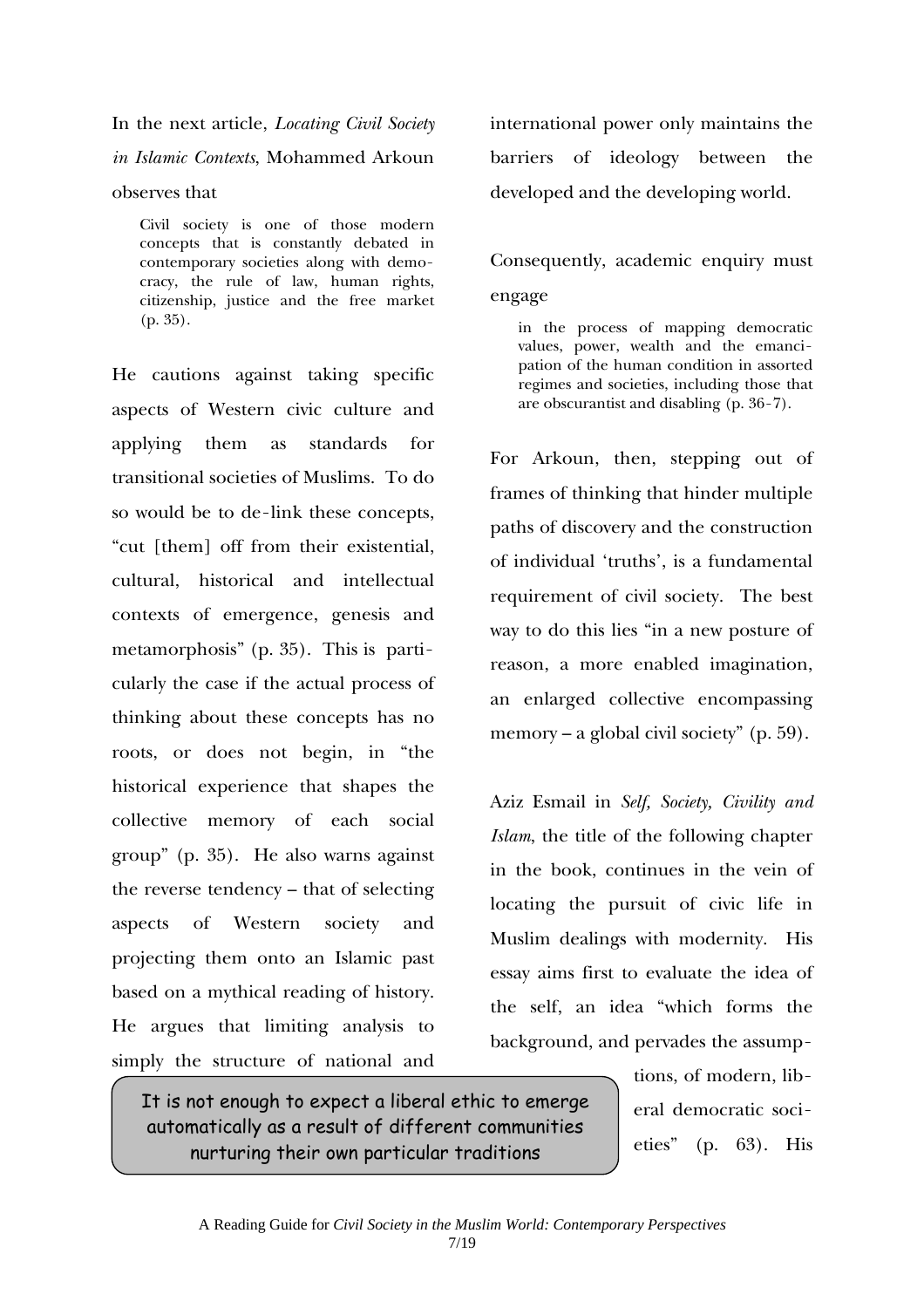second aim, having noted the importance of these ideas in the development of "a liberal, civic order in the Muslim context" (p. 63), is to illustrate how they are related to other relevant ideas of Islam.

Esmail argues that to expect a civil society which is uniquely Islamic is as unwise as neglecting the importance of the context of Islam in building and thinking about civil society. The values of diversity, pluralism, freedom, openness, etc., emerged from historical traditions. To expect a liberal ethic to emerge automatically as a result of different communities nurturing their own particular traditions is not enough. As he puts it, this "liberal sentiment has to grow *within* particular historical identities" (p. 74) and although it must go beyond the specific identities, it must not weaken them.

In other words, as articulated by His Highness the Aga Khan in the interview mentioned earlier,

those people who practise the faith of Islam throughout the world must be supported within their own context i.e. their own social, economic, demographic and ethnic background. This is what, to me, would make the future of the Muslim people strong.



In a later chapter on the Maghreb entitled *State, Society and Creed*, Abdou Filali-Ansary outlines some very specific civic developments. The Maghreb includes the countries of Morocco, Algeria and Tunisia (Fig. 1). Civic life in the West is focused on limiting state power. In the Maghreb, because of the weakness of the state, it is by default concentrated on filling in a gap of regulating social activities, and the provision of vital social services. He states that "the historical experience of the Maghreb can shed useful light ... on the prospects for civil society within, and perhaps beyond, the region" (p. 296). It may also help to challenge scholarship that assumes 'Islam' to be a monolithic bloc to be compared with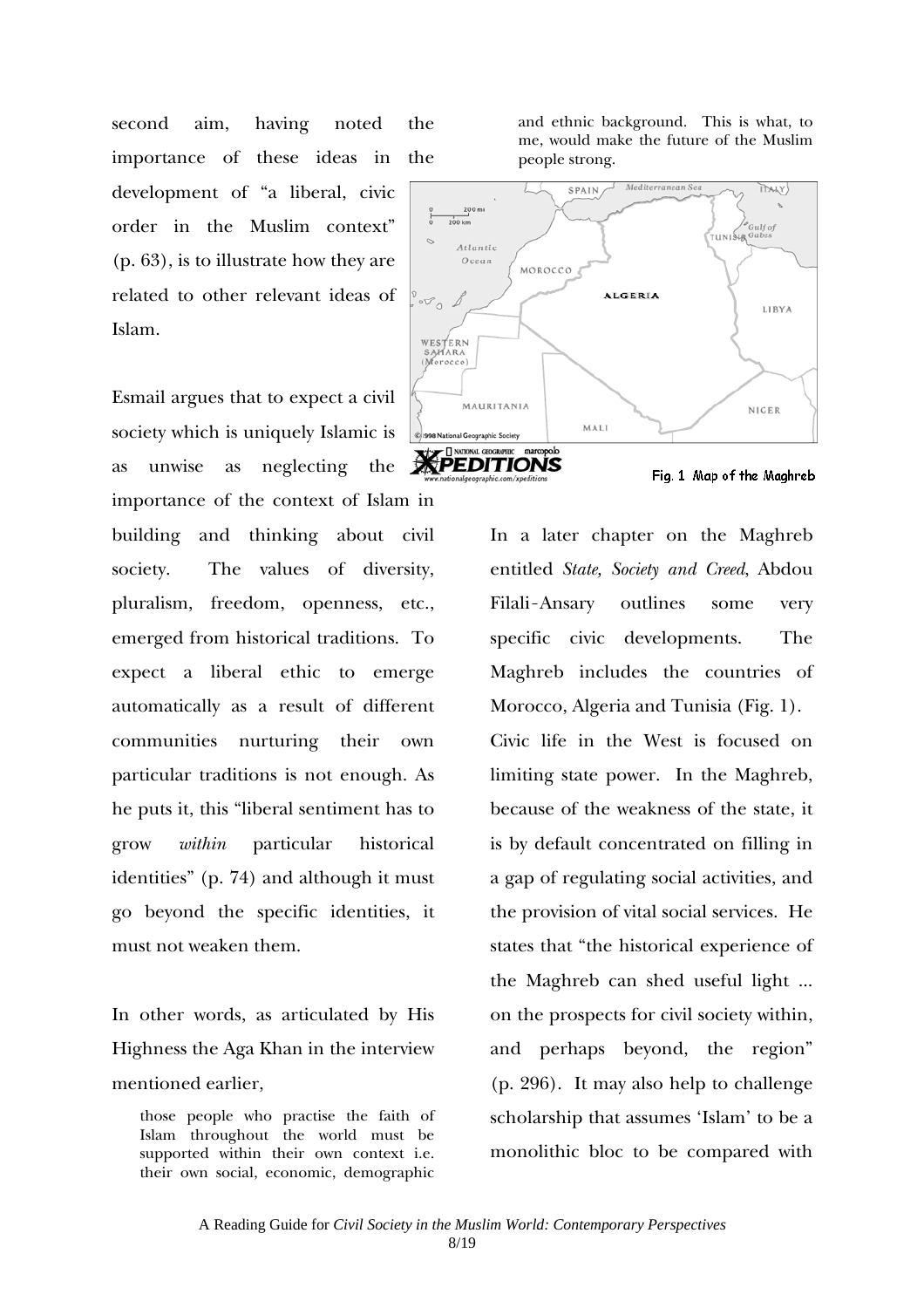another, opposing concept, evident in questions such as: 'Is Islam compatible with modernity?', and 'Could Islam accommodate democracy?' In addition, this historical experience may go some way toward questioning "some of the prevailing usages of civil society and clarify[ing] our understandings" (p. 297), as Filali-Ansary himself does.

We move on now, from the Maghreb to Iran (Fig. 2). In *Debating Women: Gender and the Public Sphere in Post-Revolutionary Iran*, Ziba Mir-Hosseini illustrates how the press, in an environment where democratic choice is limited, substitutes for political parties. The fortunes of the women's press, particularly, is an important measure of the degree of civil society, for it is not only one of



## Quick Review How does the women's press in Iran serve as a marker of the growth or decline of civil society in the country?

the ways in which women have used the emergent public sphere in the Islamic Republic to debate and negotiate their rights in law and society,

but it also demonstrates "the potential of political reforms in creating a democratic society within the context of an Islamic Republic" (p. 96). Indeed, women critiquing the law in Iran do so in a vocabulary that speaks of the ethics of fairness and equality in terms grounded in the *sharia*.

The *sharia*, where it operates, has tended to dominate public life even though social ethics have played an important and enduring role among Muslims. As Amyn Sajoo observes in his second essay, on *Ethics in the Civitas*,

> contemporary liberalism divorces ethical tenets from civic ones despite the fact that civil society was once seen as "the ethical edifice of human relations" (p. 214). When this liberalism is applied to Muslim contexts, civil society is perceived to face severe historical, ideological and religious obstacles. This is parti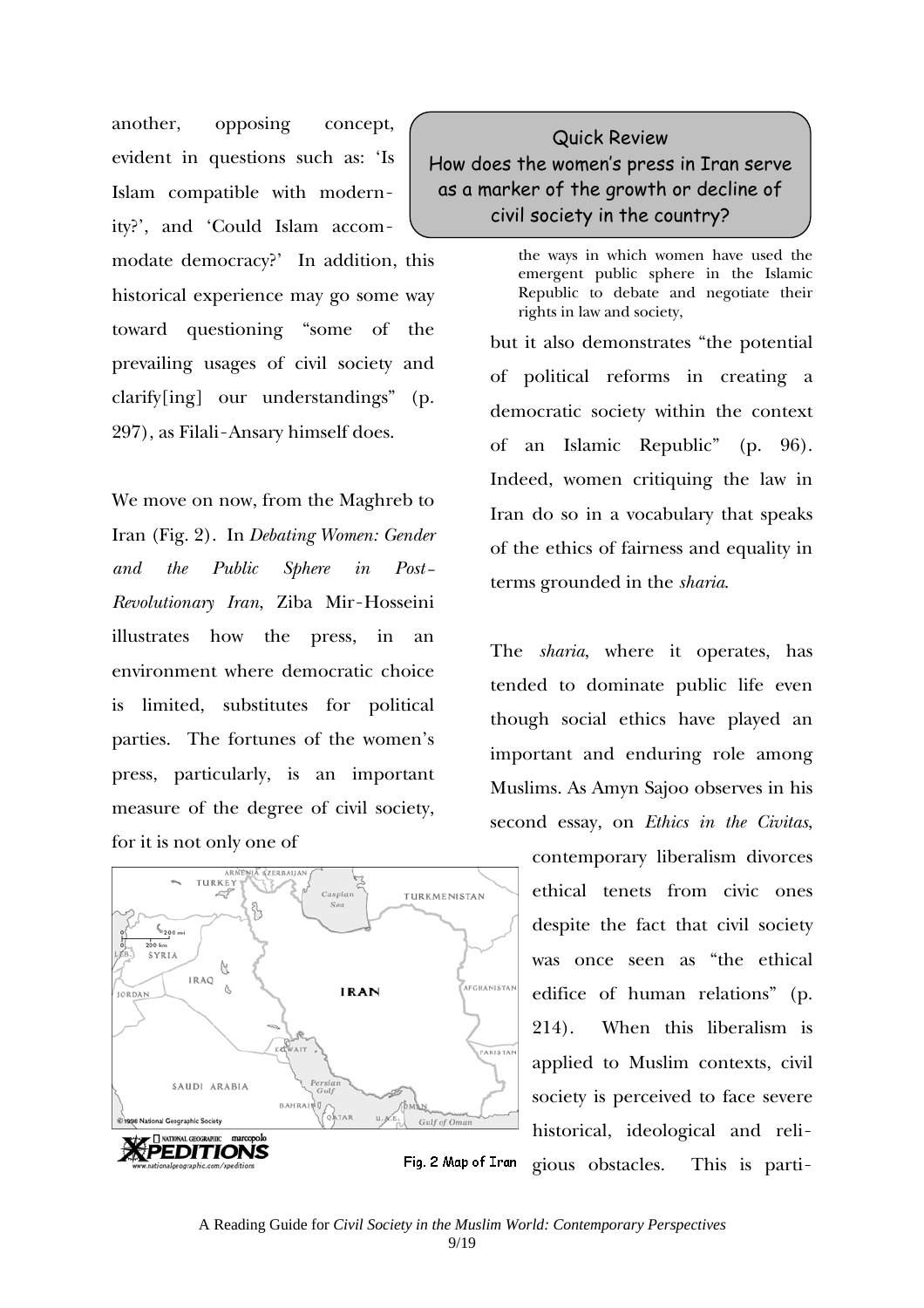cularly because the spheres of the secular (*dunya*), the sacred (*din*) and the state (*dawla*) are thought to be merged, and because of the notion held of the *umma* as a transcendent community.

Liberal discourse on civil society sees this as problematic because it is itself based "on the existence of a pluralist and secular public sphere in which the individual freely associates with others outside the control of the state" (p. 214-5). Sajoo argues that there exists "the need to separate the institutions of state, religion and society, as a shared modern democratic and ethical imperative" (p. 226) for this would practically enable and enrich the civic spirit of Islam. He cautions that an exercise in locating civic life in ethics is not a substitute for the rule of

law. Nevertheless, there are both strategic and moral reasons for situating it so, not the least of which has a bearing on the issue of political violence, for where the state or the rule of law is weak, it falls upon ethics to maintain order.

This brings us to the chapter on *Prospects for Civil Society in Tajikistan* by Shirin Akiner. Tajikistan (Fig. 3) has "for over a century ... experienced incessant upheaval and trauma" (p. 150). Recovery from the brutal civil war (1992-1994) in which it was plunged after independence is only now underway. Akiner's approach is

concerned with an examination of the situation as it is, not with value judgements as to what it ought to be, still less with recommendations as to how to achieve particular goals (p. 150).

She begins by providing a brief historical background to the Tajik nation and the Tajik state, going on to survey the process of its modernization, Islamic revival and secular politicisation, down to the outbreak of civil war. She then examines some aspects of post-conflict Tajikistan and the nature of existing voluntary and informal

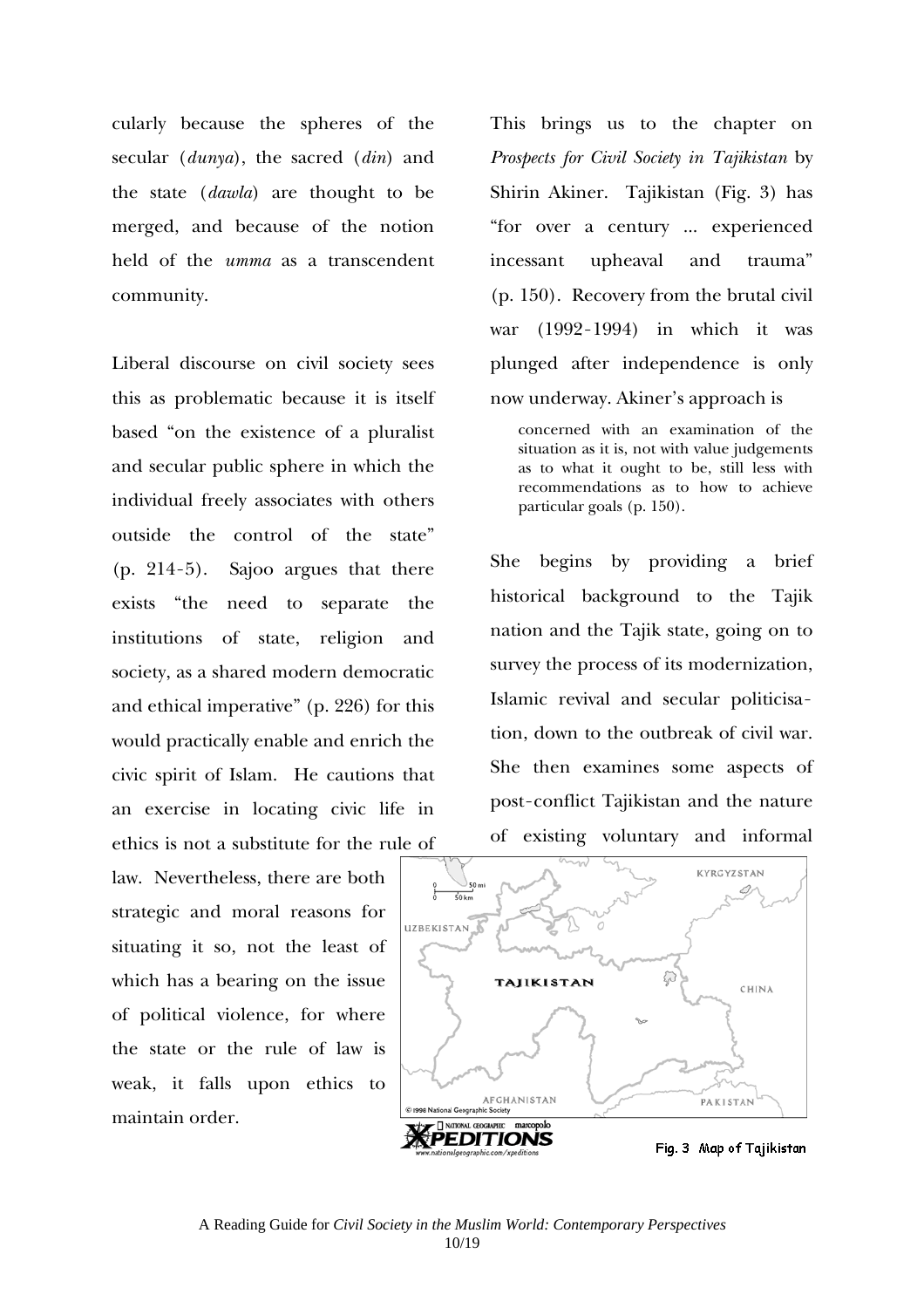associations before highlighting the case of Gorno-Badakhshan, an eastern, autonomous re-

gion of Tajikistan where, among other aid and development programmes in Tajikistan, the activities of the Aga Khan Development Network (AKDN) have "expanded into an integrated programme of economic, social, educational and cultural development" (p. 178).

She acknowledges the positive aspects of the programme noting, however, that "it is important to temper optimism with an awareness that several projects are still at an early stage of implementation" (p. 181), and as yet, geographically specific. On the whole, she is modestly optimistic about "postconflict progress towards reconstruction and development in Tajikistan" (p. 186), ending with the statement that "the outlook is more hopeful today than at any time in the past decade" (p. 198).

In a related article entitled *Soviet Legacies and Western Aid Imperatives in the New Central Asia*, Olivier Roy observes

## **Quick Review**  According to Olivier Roy, what are the three notions of civil society applied in the context of Central Asia?

that there are three notions of civil society applied within the Central Asian setting. Each of these takes into account general definitions as well as specific aspects of post-Soviet conditions.

#### The first of these is the idea of

networks of free citizens – professional associations, unions, political parties, public interest groups – that create political space as a prerequisite for building democracy and the rule of law (p. 123).

This position, exemplified by humanitarian or aid workers and international organisations and their subsidiaries active in the region, casts democracy, human rights and the rule of law as universal concepts, brought about by "free citizens who are not bound by any corporate or collective links, and enter freely into associations to work for the common good" (p. 124). All too often, however, this approach is seen by local people as a model that is not only both abstract and idealised, but also the product of Western historical processes that took place over centuries before taking their present form, and which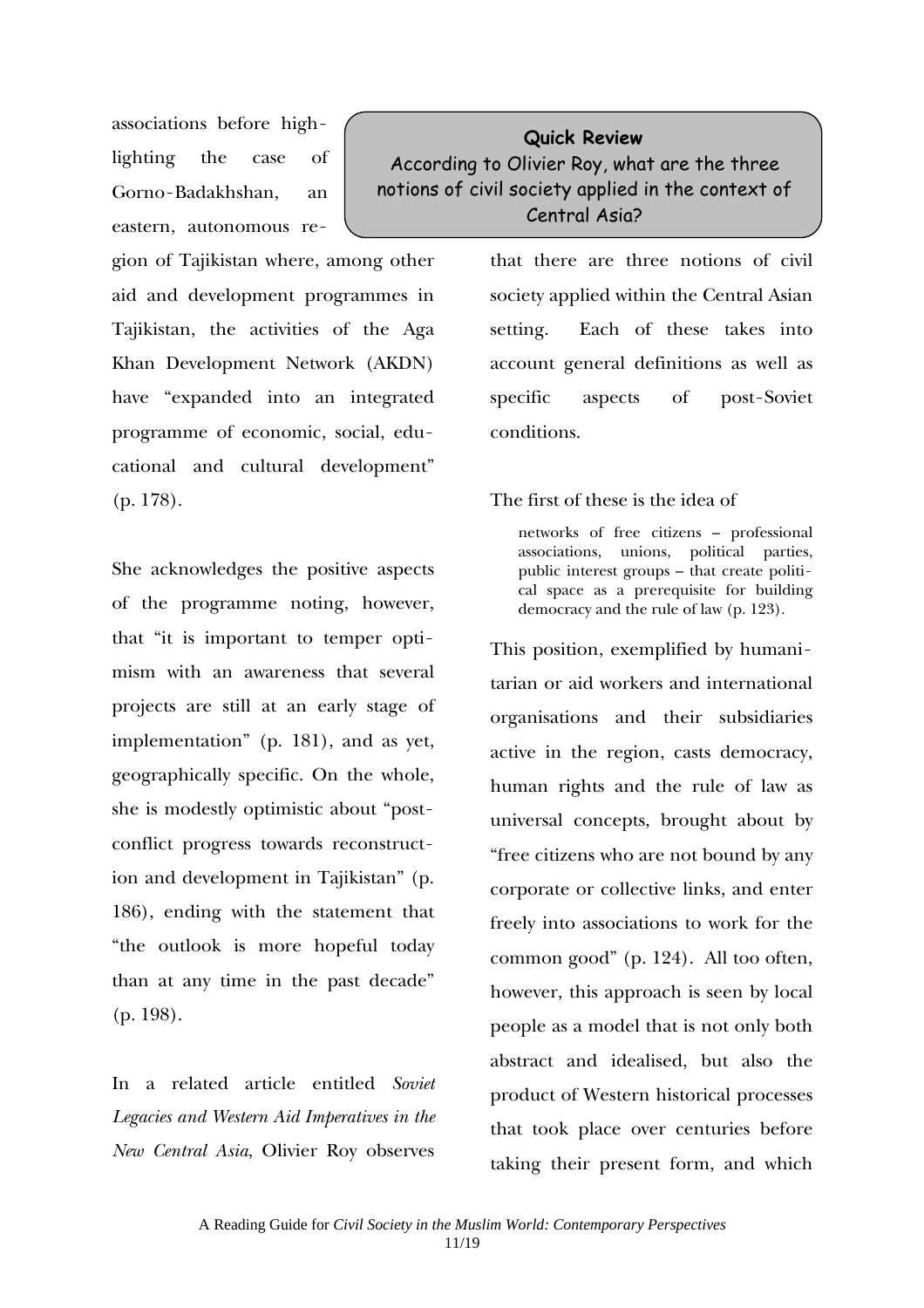are now being forcibly implemented over a single generation.

The second notion deals with traditional networks of solidarity that enable people to either stand up to the state or to fill in gaps left by its weakness or corruption. The issue here, to put it plainly, "is to determine the extent to which there is a 'traditional society' in Central Asia" (p. 124).

The third notion proposes a 'religious civil society' "in which a community of believers undertake to live according to the values and ethics of their faith (in this case, Islam)" (p. 124). Such a framework, it is asserted, would not only allow the retention of an authentic identity and legitimacy, but would also be able to withstand Western influences. Roy argues that it is really



the second notion, the home-grown networks of solidarity, which will pave the path to the development of a modern civil society.

Indeed, as alluded to by His Highness the Aga Khan in the magazine interview mentioned earlier, Roy, too, asserts that

Building civil society is going to be a more meaningful exercise if it is predicated on the social fabric as it exists and is evolving, rather than on abstract perceptual models derived from elsewhere of what civic culture ought to be (p. 144).

This principle is evident in Tair Faradov's contribution entitled *Religiosity and Civic Culture in Post-Soviet Azerbaijan: A Sociological Perspective*. His key objective was to identify different types of religiosity that relate to civic life in Azerbaijan (Fig. 4) today. Underlying and informing Faradov's survey are the following questions:

> What are the principal tendencies and peculiarities in the development of religious processes in post-Soviet Azerbaijan? What specific factors condition the trend in growing religiosity among citizens? How does religion influence the tenor of public and individual life? Is public opinion inclined more toward secular or religious preferences in terms of social organisation? Are there conditioning factors that may lead to the politicisation of Islam in the future? (p. 194).

Fig. 4 Map of Azerbaijan His findings indicate that since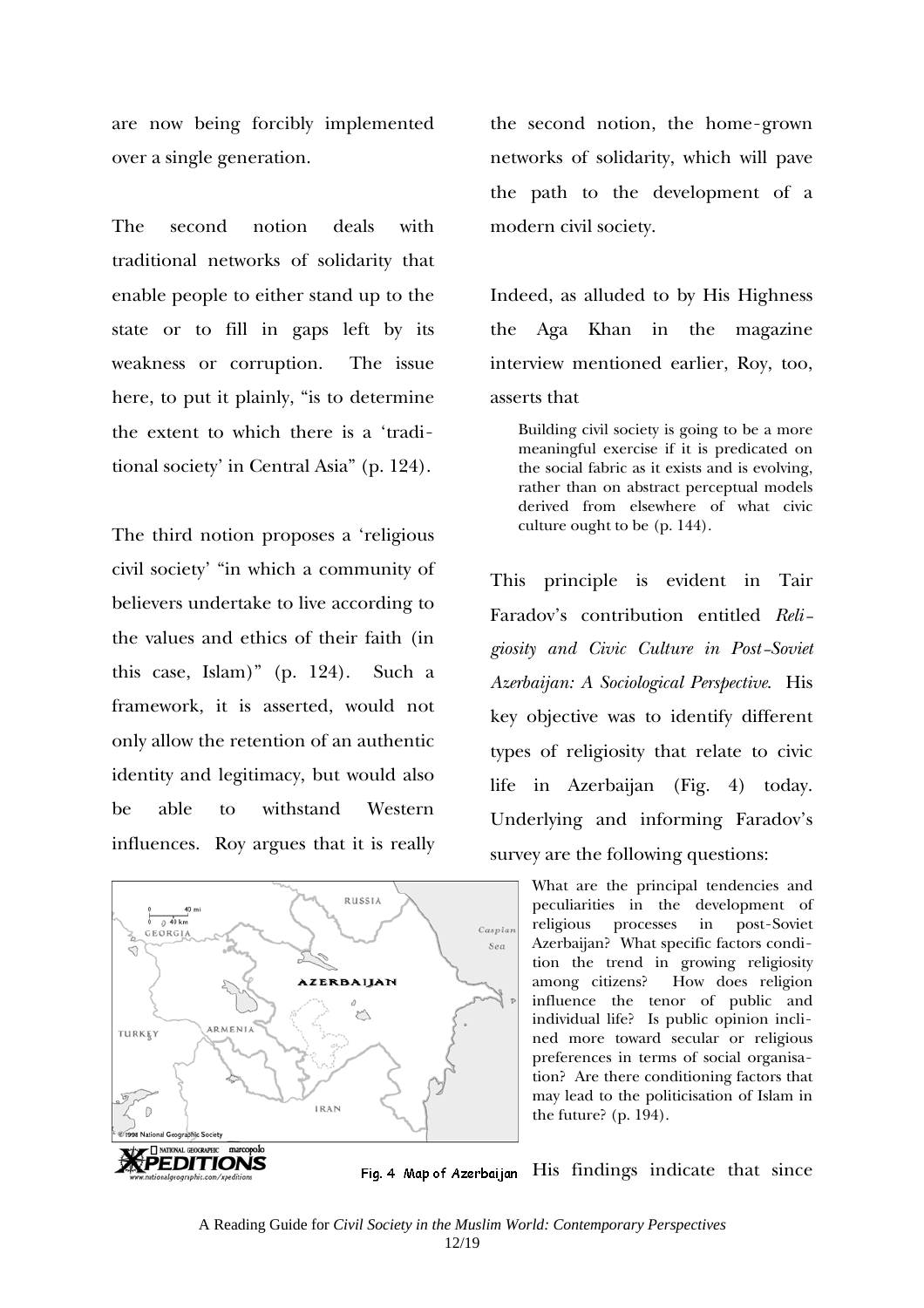independence from the Soviet Union, religiosity is on the rise in Azerbaijani society. For most ordinary Azeris,

religious affinities appear to imply a commitment to norms and customs that guide daily behaviour, and provide a benchmark for social and personal judgements. Religiosity in the more traditional sense of adherence to rituals and rules, much less active membership in religious organisations, is noticeably weak" (p. 211).



Faradov argues that this is partly because of the lack of educational material available. In any case, an individual in Azerbaijani society

can both express personal identity – most commonly, but certainly not exclusively, as a Muslim – and also engage in a variety of communal activities with an overtly religious purpose (like mosque-building) (p. 211),

a phenomenon whose civic implication clearly includes an expanding space for the expression of one's identity.

On the whole, it appears that religion in Azerbaijan is largely and equally considered to be an ethical and sociocultural commitment as well as a spiritual one. Consequently, Islam can be seen as linked to nationalism and also pluralism, tolerance and civic engagement, a phenomenon that has

parallels with state attempts elsewhere in Central Asia, which are, however, less successful in this regard.

Azerbaijani support for state regulation of religious activism appears to be strong vis-à-vis the protection of national security and the appropriation of Islam to reflect the "modern ethos of civil society" (p. 212), even as many citizens remain concerned about the present government's authoritarian tendencies.

This kind of receptivity to Westernization may be seen as a progressive leaning towards a secularized Islam. In Turkey (Fig. 5), often held up as just such an example, civil society has, as Ersin Kalaycioğlu notes in *State and Civil Society in Turkey*, "gone through phases of severe relapse and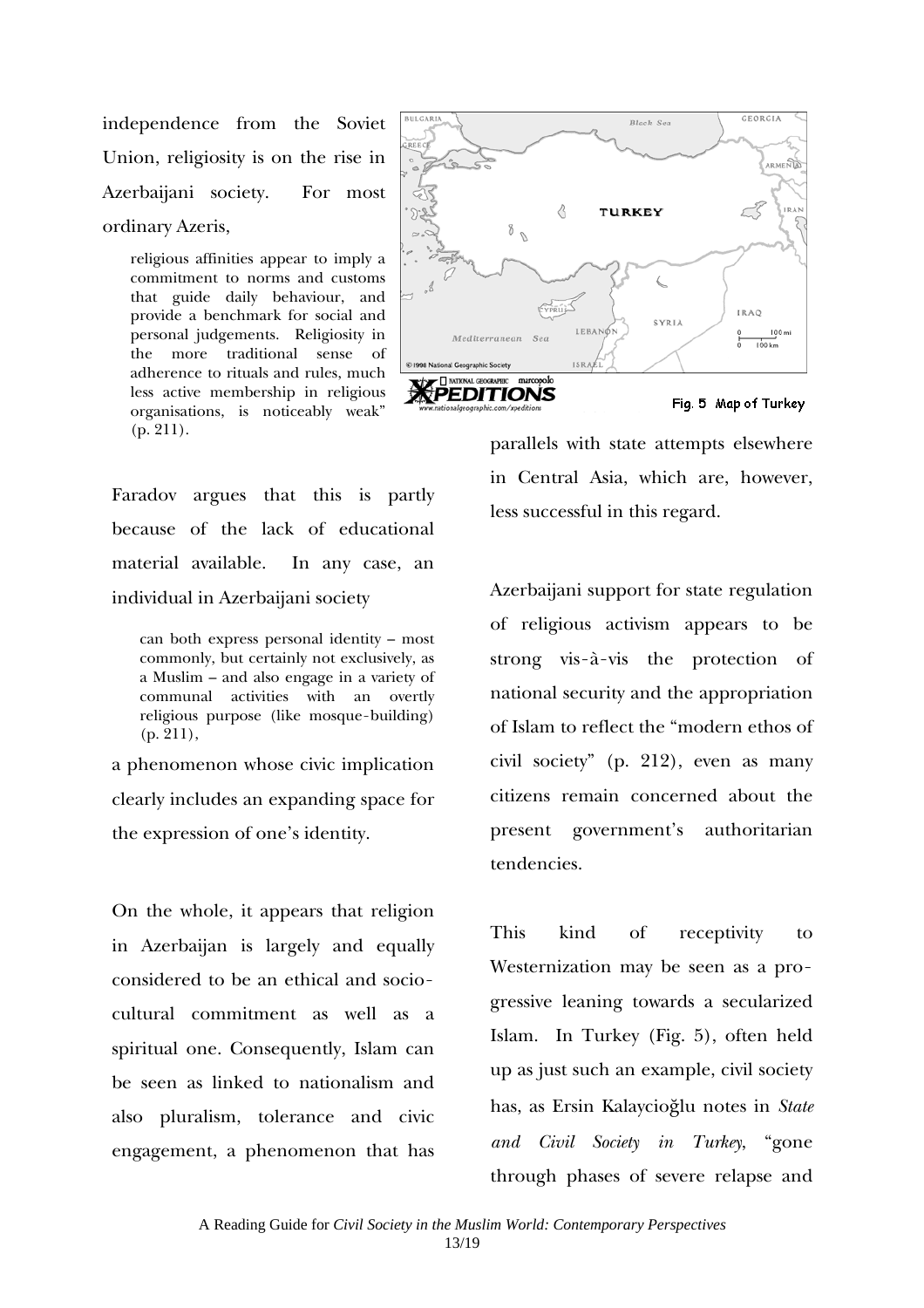rapid rebound" (p. 249). Kalaycioğlu

aims to evaluate

state-civil society relations in a cultural environment shaped by a rift between centre and periphery, and a socio-political environment of rapid change, volatility and turbulence (p. 249).

Turkey has undergone waves of democratisation since World War II and Kalaycioğlu's analysis illustrates that associational life, the heart of civil society, is established in Turkey and encompasses an array of "social, economic, cultural, recreational and political interests with varying capacities to organise and command political resources" (p. 259). However, active social involvement in these associations is rather limited, with most being greatly influenced by religious, sanguineous, local, regional and economic ties.

The state does not oppose these associations, and in fact, frequently supports them, especially when they are set up in response to public needs. What it has little sympathy or toleration

Quick Review Why is that despite the large number of civic organisations in Turkey, active involvement in them remains rather limited?

for, as Kalaycioğlu observes, however, are associations advocating "drastic change in the Republican system or the political regime" (p. 260). Examples of these associations include those which agitate for a federal system, claim special rights on the basis of ethnic grouping, or indeed even "women who cover their heads in the *türban* on religious grounds" (p. 260).

The state, though authoritarian, is weak and this hinders the development of civil society, for a "weak state extends its resources and boosts its capacity by ignoring large swathes of civil society, which it is not, in any case, able to regulate and control" (p. 261).

Consequently, only those associations "deemed to be security risks, are seriously monitored, prosecuted or suppressed. The rest are either simply left alone or co-operatively engaged" (p. 261). Nevertheless, as Kalaycioğlu illustrates in the case of traditionalist women's demands for headscarves

> being articulated in modern human-rights terms, things are changing. Older and narrower networks of soli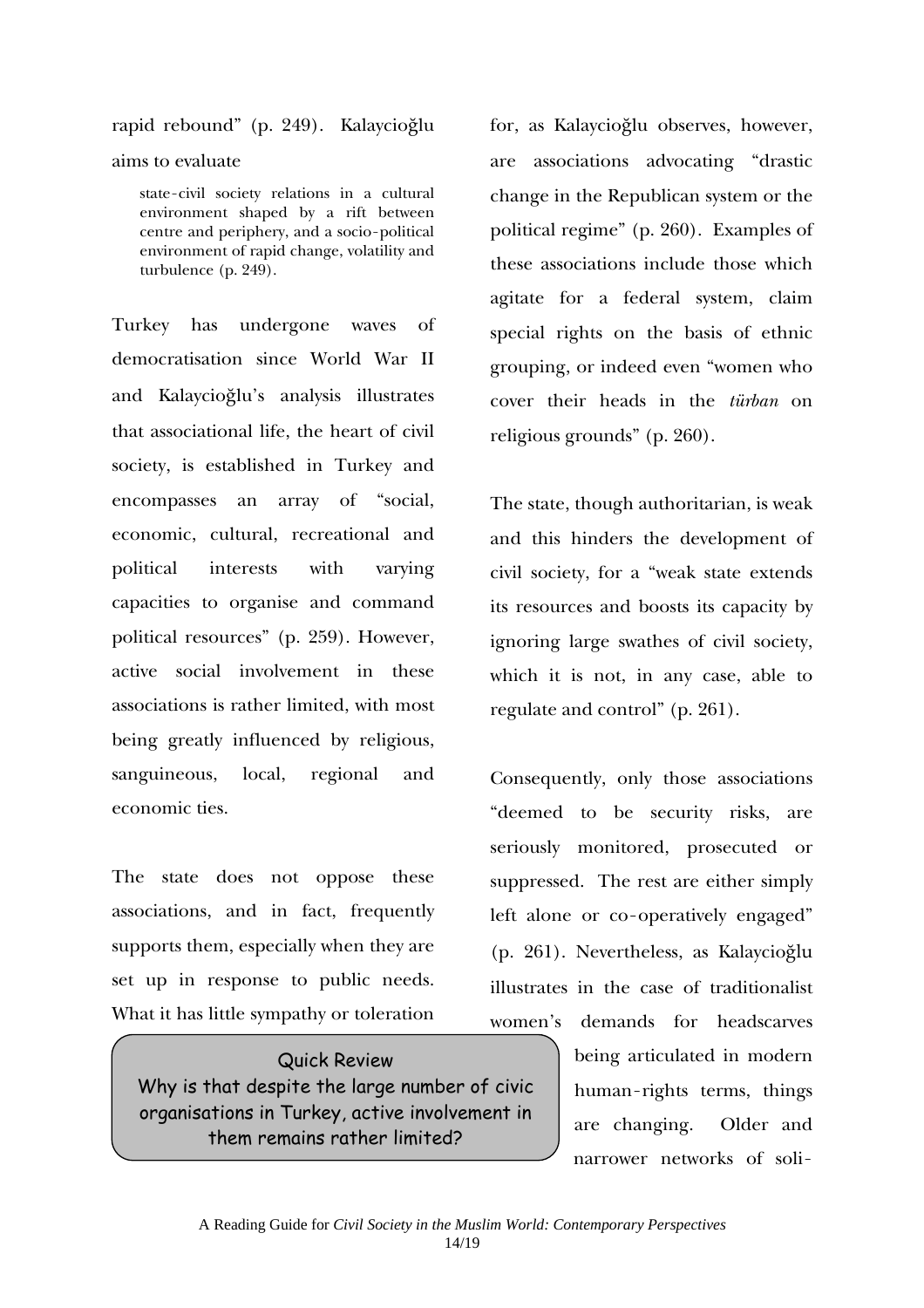darity and trust based on kinship, may thus yet find newer expressions of associational life as, for example, expressions that are couched in civic rather than ethnic terms.

The problems of low levels of public trust, identity-politics, state mistrust of civic organisations, and controversy over the role of religion in public life remain a marked feature of Pakistan (Fig. 6) today. Taking into account civil society in the context of Islam, secularism and pluralism in South Asia, Iftikhar Malik in *Between Identity-Politics and Authoritarianism in Pakistan*, goes on to discuss the specific case of Pakistan, examining, amongst other things, its citizens' responses to formal and informal surveys "in 1997 on some fifty critical issues facing the nation, at domestic, regional and global levels" (p. 285).

He illustrates that despite the abovenamed obstacles, it appears that

Quick Review What are some of the obstacles faced by Pakistan in the development of civic life?





"ordinary Pakistanis see a future in democratisation and privileging of the social sector over competing ideological agendas" (p. 286). In addition, they

remain a largely tolerant society supportive of equal rights for women and minorities. And they appear to harbour little animosity toward India despite the continuing legacy of bloody conflict (p. 286).

In the way that these responses are of particular relevance to NGOs in Pakistan, Malik ends by making a number of suggestions that he hopes will improve their efficacy and their perceptions by the public.

#### **Conclusion**

In all of these articles, the authors variously grapple with what, exactly, constitutes civil society and to what extent its stated markers are present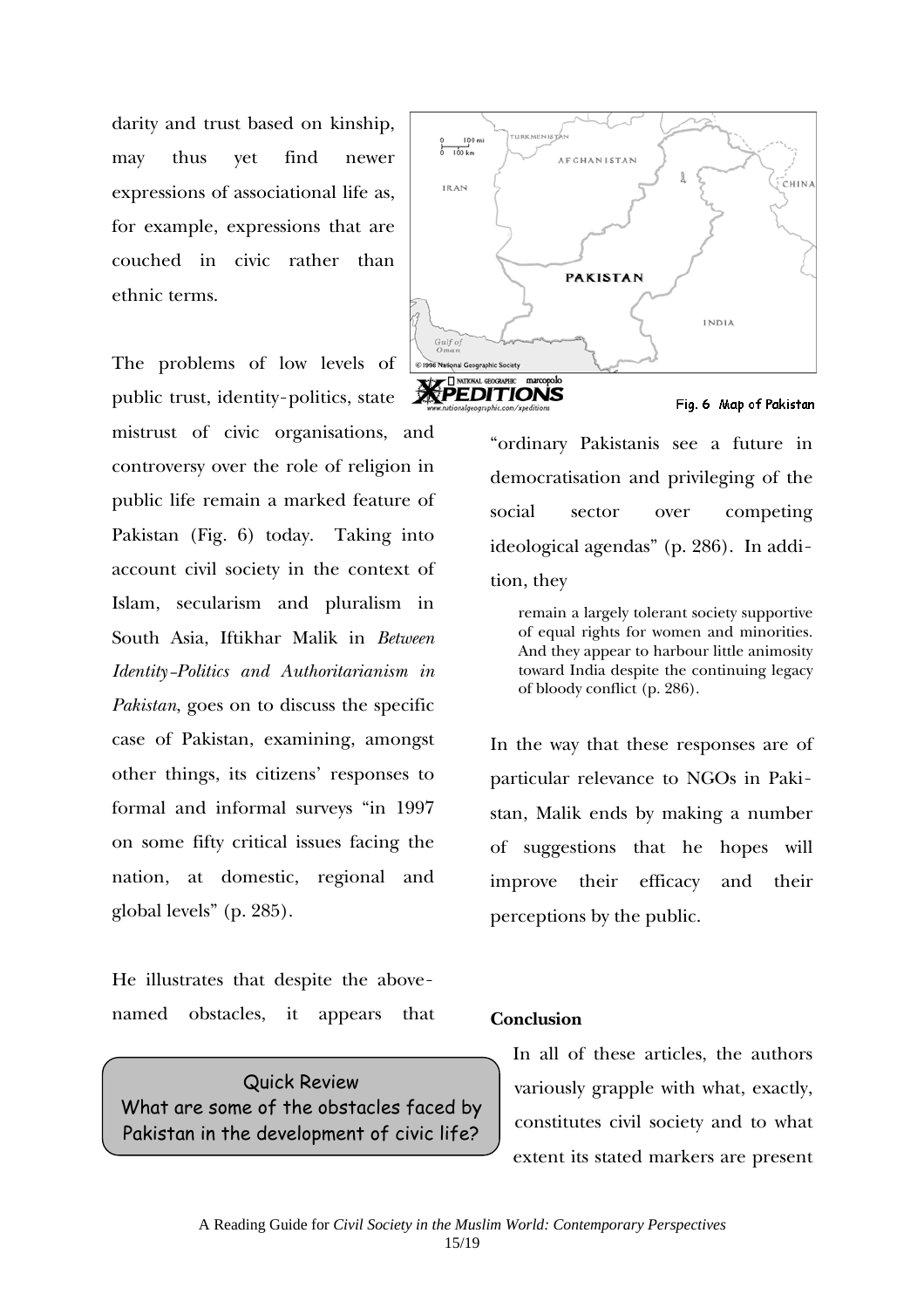or can be found in Muslim contexts. Time and again, mention is made of the breadth of the use of the concept, raised as it is in different environments both academic and geographic. As Arkoun points out, one must note these differences while simultaneously seeking out commonalities of meanings. Sajoo reminds us, however, that ultimately,

the idea of a global civil society is only meaningful in so far as ordinary citizens in less privileged and politically marginalised quarters partake of it. For the individual citizen, like civil society itself, needs deep if adventitious roots in the everyday context – the rhythms and resonances, the lifeworld – of local *terra firma* (p. 26).

#### **Suggestions for Further Reading**

The following suggestions constitute but a small and rather selective sample. Many more, of course, may be found in

- the bibliography of the book.
- Esposito, John L. and John O. Voll. *Islam and Democracy*. New York & Oxford, 1996.
- Hann, Chris and Elizabeth Dunn, ed. *Civil Society: Challenging Western Models*. London and New York, 1996.
- Karim, Karim. H. *Islamic Peril: Media and Global Violence*. Montreal, 2000.
- Mir-Hosseini, Ziba. *Islam and Gender: The Religious Debate in Contemporary Iran*. Princeton, NJ, 1999.
- Seligman, Adam B. *The Idea of Civil Society*. New York, 1992.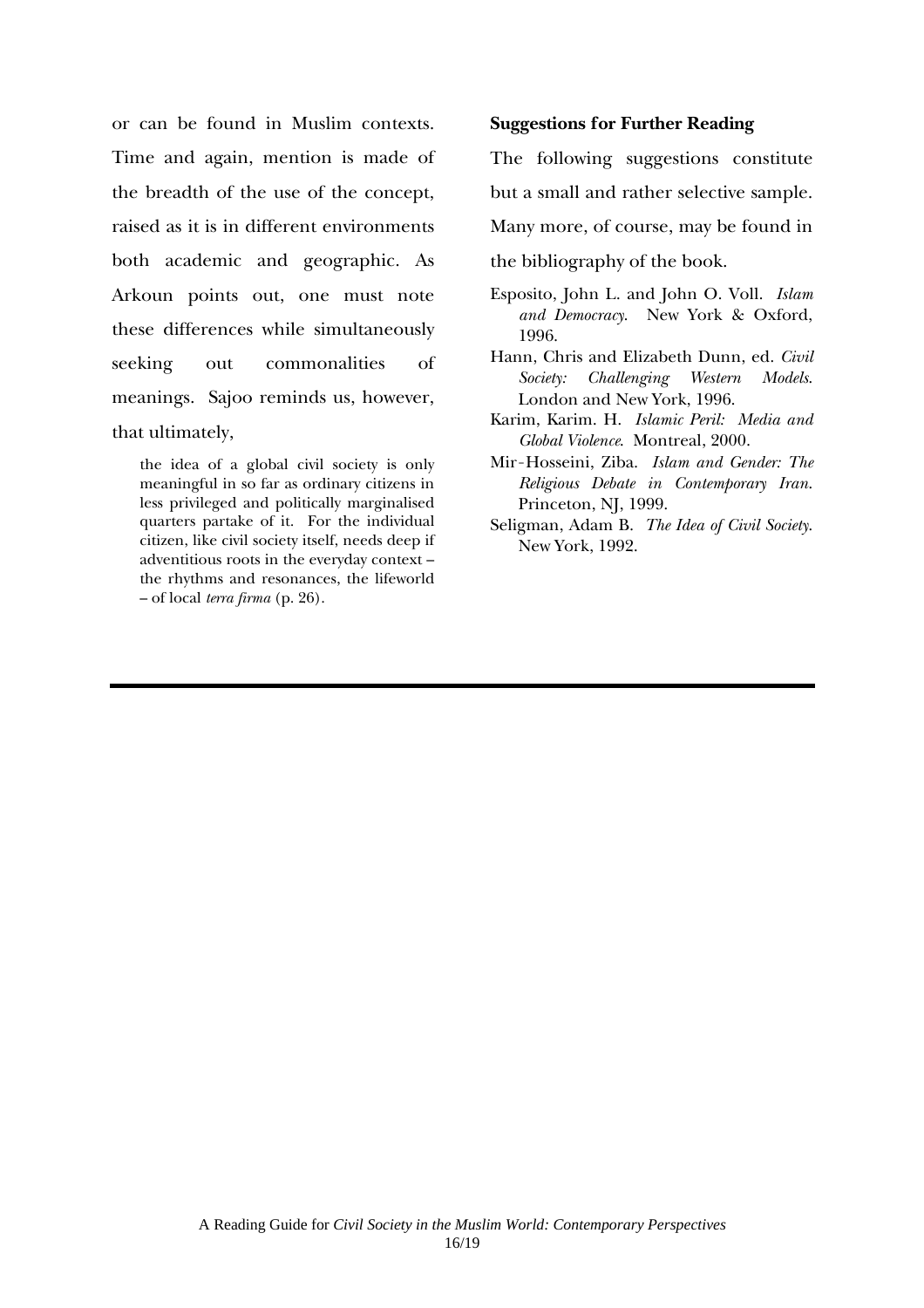# **Reflections on Civil Society: Selected extracts from a speech made by His Highness the Aga Khan at the Annual Meeting of The European Bank for Reconstruction and**

## **Development, Tashkent, Uzbekistan, 5th May 2003.**

What do <sup>I</sup> mean when I speak of civil society institutions? Of the three sectors -government, private business and civil society -- it is the most diverse and the least well understood. Moreover I am not sure that even those who work on the sector define it in the same way. My purpose is not to enter into an academic discussion but only to ensure that I am understood. I prefer to think of civil society in the widest sense, including all sorts of organisations and ini‐ tiatives. It includes much more for exam‐ ple than is captured by the term NGO. I would for instance include professional organisa‐ tions that aim to uphold best practices, or that serve and contribute to a vibrant and effective business sector, such as chambers of commerce, and

associations of account‐ ants, bankers, doctors, lawyers and the like.

Civil society organisa‐ tions are generally non‐ profit or not‐for‐profit ‐ at least implicitly. They may, however, gene‐ rate money from fees or services that they provide. This is the source of a great deal of confusion in many parts of the world because non‐profit is frequently confused with charity-giving services or sustenance to the needy. The confu‐ sion is understandable because charity has a long history in all religious traditions, and renders real assis‐ tance to those not able to help themselves. Some civil society insti‐ tutions should and will always be involved in charity. But those of a new type exist to provide services in return for fees that will cover some or all of the costs of operations including salaries, but not produce a profit for owners or investors. Perhaps "non-commercial" conveys the purpose and operating principles of civil society institutions in many parts of the world, more clearly than the term "nonprofit."

Because most civil society institutions are non‐commercial, and whatever dividends they produce contri‐ bute directly to the improvement of the quality of life of their beneficiaries, these institutions are faced with the fundamental problem of identifying financial resources that will keep them alive and enable them to grow.

At the heart of the issue is the question: "Is civil society bankable?" If so, what criteria should apply? The long history of the AKDN agencies has shown that while there are numerous financial institutions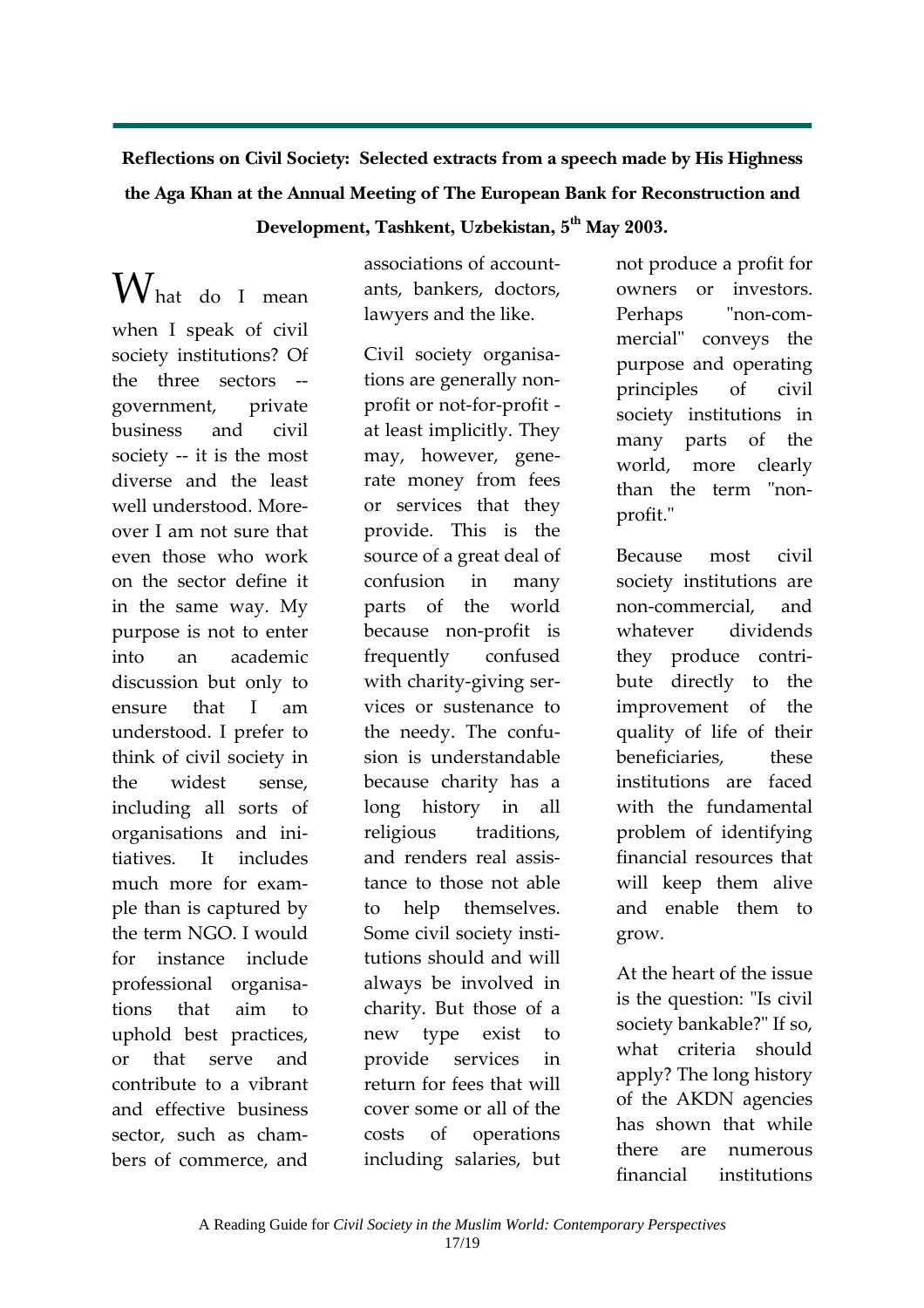and programmes that are available to support economic investment,

non‐commercial civil society institutions face the permanent threat of being systematically under‐funded.

Within civil society in much of the developing world, there are professions which are critical to stable growth and to democracy, but which are systematically un‐ der resourced in terms of pay and oppor‐ tunities for ongoing training. The three that

 $G$ overnments, donor agencies and others need to do more to create an environment that enables civil

I would cite today are: teachers, nurses and journalists. The economic status of these professions simply has to be corrected if the consequences are not going to be the pro‐ gressive degradation of education, the progressive degradation of health care, and national media, which will be incompetent or

society institutions to emerge and develop. The basic issue is how to improve mutual understanding and create the conditions of confidence, and mutual

open to all sorts of undesirable pressures including corruption. And yet, the additional costs of better remuneration to such professions will simply add to the end cost of the product, making it even more inaccessible to those who need it most, the poor.

predictability that will enable people and institutions to realise their full potential.

Pluralism, the recognition of people of diverse backgrounds and interests, organisa‐ tions of different types and projects, different kinds and forms of creative expression, are all valuable and there‐

fore deserving of recog‐ nition and support by government and soci‐ ety as a whole. Without support for pluralism, civil society does not function. Pluralism is also essential for peace, a statement that is unfortunately documented by armed

conflict in contexts of cultural, ethnic, or religious differences on almost every continent at this time. It is of particular importance here in Central Asia given the demography of most countries.